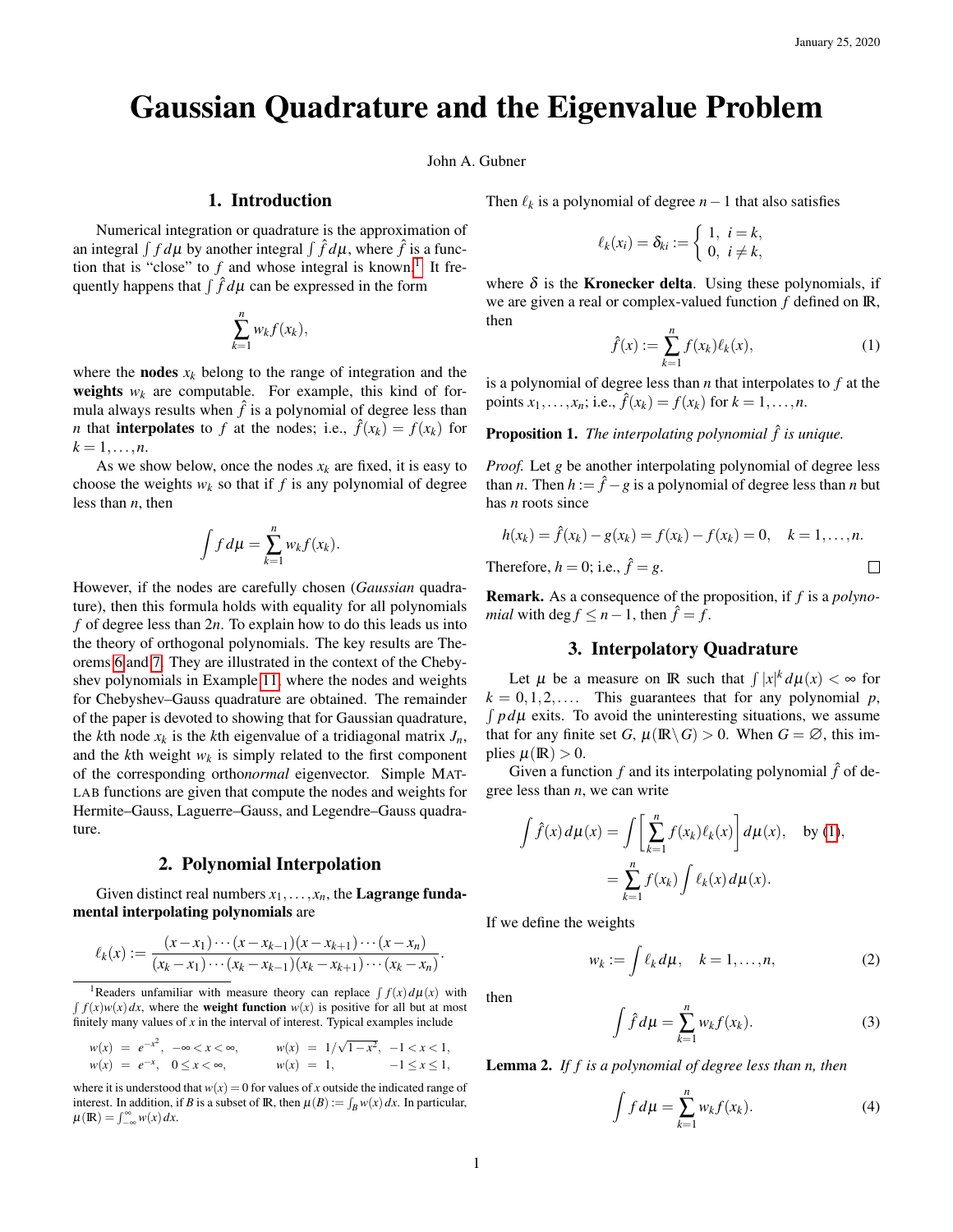*Proof.* By the Remark following Proposition [1,](#page-0-2) since *f* is a polynomial of degree less than *n*,  $f = \hat{f}$ . Hence  $\int f d\mu = \int \hat{f} d\mu$ , which is given by [\(3\)](#page-0-3).  $\Box$ 

**Example 3** (Newton–Cotes). When the nodes  $x_k$  are equally spaced in a finite interval of integration, we obtain a Newton– Cotes formula. The case  $n = 3$  corresponds to **Simpson's rule.** To derive it, we first work out the special case with nodes spaced one unit apart and symmetrically placed around  $x = 0$ ; i.e.,  $x_1 = -1, x_2 = 0,$  and  $x_3 = 1$ . Then

$$
\ell_1(x) = \frac{(x-x_2)(x-x_3)}{(x_1-x_2)(x_1-x_3)} = \frac{(x-0)(x-1)}{((-1)-0)((-1)-1)}
$$

$$
= \frac{1}{2}x(x-1)
$$

$$
\ell_2(x) = \frac{(x-x_1)(x-x_3)}{(x_2-x_1)(x_2-x_3)} = \frac{(x-(-1))(x-1)}{(0-(-1))(0-1)}
$$

$$
= 1-x^2
$$

$$
\ell_3(x) = \frac{(x-x_1)(x-x_2)}{(x_3-x_1)(x_3-x_2)} = \frac{(x-(-1))(x-0)}{(1-(-1))(1-0)}
$$

$$
= \frac{1}{2}x(x+1).
$$

Next, since  $x$  is an odd function and  $x^2$  is an even function,

$$
w_1 = \int_{-1}^1 \ell_1(x) \, dx = \frac{1}{2} \int_{-1}^1 x^2 \, dx = \int_0^1 x^2 \, dx = 1/3.
$$

Similarly,

$$
w_2 = \int_{-1}^1 \ell_2(x) \, dx = 2 \int_0^1 1 - x^2 \, dx = 4/3.
$$

Since  $\ell_3(x) = \ell_1(-x)$ ,

$$
w_3 = \int_{-1}^1 \ell_1(-x) \, dx = \int_{-1}^1 \ell_1(x) \, dx = w_1 = 1/3.
$$

So, for any polynomial *p* with deg  $p < 2$ ,

$$
\int_{-1}^{1} p(x) dx = [p(-1) + 4p(0) + p(1)]/3.
$$

Notice that since  $x^3$  is odd, the above formula actually holds for all polynomials of degree less than or equal to 3. To integrate  $p(t)$  over an arbitrary interval  $[a, b]$ , use the change of variable  $t = a + (b - a)(x + 1)/2$ ;  $dt = [(b - a)/2] dx$ , to write

$$
\int_a^b p(t) dt = \frac{b-a}{2} \int_{-1}^1 \widetilde{p}(x) dx = \frac{b-a}{6} \left[ \widetilde{p}(-1) + 4\widetilde{p}(0) + \widetilde{p}(1) \right],
$$

where

$$
\widetilde{p}(x) := p\Big(a + \frac{b-a}{2}(x+1)\Big).
$$

It follows that

$$
\int_{a}^{b} p(t) dt = \frac{b-a}{6} \bigg[ p(a) + 4p\bigg(\frac{a+b}{2}\bigg) + p(b) \bigg].
$$

Using the same ideas with  $n = 5$ , you can derive **Boole's rule:** For polynomials *p* with deg  $p \le 5$ ,

$$
\int_{a}^{b} p(t) dt
$$
  
=  $\frac{b-a}{90} [7f(x_1) + 32f(x_2) + 12f(x_3) + 32f(x_4) + 7f(x_5)],$ 

where  $x_k = a + (k-1)h$  for  $k = 1, ..., 5$  and  $h = (b-a)/(n-1)$ .

<span id="page-1-0"></span>Lemma 4. *For the polynomial of degree n*

$$
\zeta(x) := (x - x_1) \cdots (x - x_n),
$$

*we have*  $\int \zeta^2 d\mu > 0$ .

*Proof.* Suppose otherwise that  $\int \zeta^2 d\mu = 0$ . Then since  $\zeta^2 \ge 0$ ,  $\zeta^2 = 0$   $\mu$ -a.e.; i.e., if  $G := \{x : \zeta(x)^2 = 0\}$ , then  $\mu(\mathbb{R} \setminus G) =$ 0. But  $G = \{x_1, \ldots, x_n\}$  is a finite set, and we have assumed  $\mu(\mathbb{R}\setminus G) > 0$  for finite sets *G*.  $\Box$ 

<span id="page-1-3"></span>Lemma 5. *If* [\(4\)](#page-0-4) *holds for all polynomials of degree less than* 2*n, then the weights w<sup>i</sup> must be positive.*

*Proof.* First, from the Kronecker delta property of  $\ell_i(x_k)$ ,

$$
w_i := \sum_{k=1}^n w_k \ell_i(x_k)^2.
$$

Second, since we are assuming [\(4\)](#page-0-4) holds for polynomials of degree less than 2*n*, and since  $\deg \ell_i^2 = 2n - 2$ , we can write

$$
\sum_{k=1}^n w_k \ell_i(x_k)^2 = \int \ell_i^2 d\mu > 0
$$

by the argument used in the proof of Lemma [4.](#page-1-0)

 $\Box$ 

Suppose we take  $f = \zeta^2$  in [\(4\)](#page-0-4). Then by Lemma [4](#page-1-0) the lefthand side is positive, while the right-hand size is zero, since  $\zeta(x_k) = 0$  for  $k = 1, ..., n$ . Since deg  $\zeta^2 = 2n$ , we have shown that [\(4\)](#page-0-4) cannot hold for all polynomials of degree greater than or equal to 2*n*.

Suppose that [\(4\)](#page-0-4) holds for all polynomials of degree less than 2*n*. Then in particular it must hold for  $f = q\zeta$  whenever *q* is a polynomial with  $\deg q < n$ . In this case, [\(4\)](#page-0-4) reduces to

<span id="page-1-1"></span>
$$
\int q\zeta \, d\mu = 0,\tag{5}
$$

since  $\zeta(x_k) = 0$  for  $k = 1, \ldots, n$ .

For any polynomial *f*, we can always divide it by  $\zeta$  in the sense that there exist polynomials *q* and *r* such that

<span id="page-1-2"></span>
$$
f = q\zeta + r, \quad \deg r < \deg \zeta = n. \tag{6}
$$

Note that since  $\deg r \leq n-1$ , Lemma [2](#page-0-5) implies

$$
\int r d\mu = \sum_{k=1}^n w_k r(x_k).
$$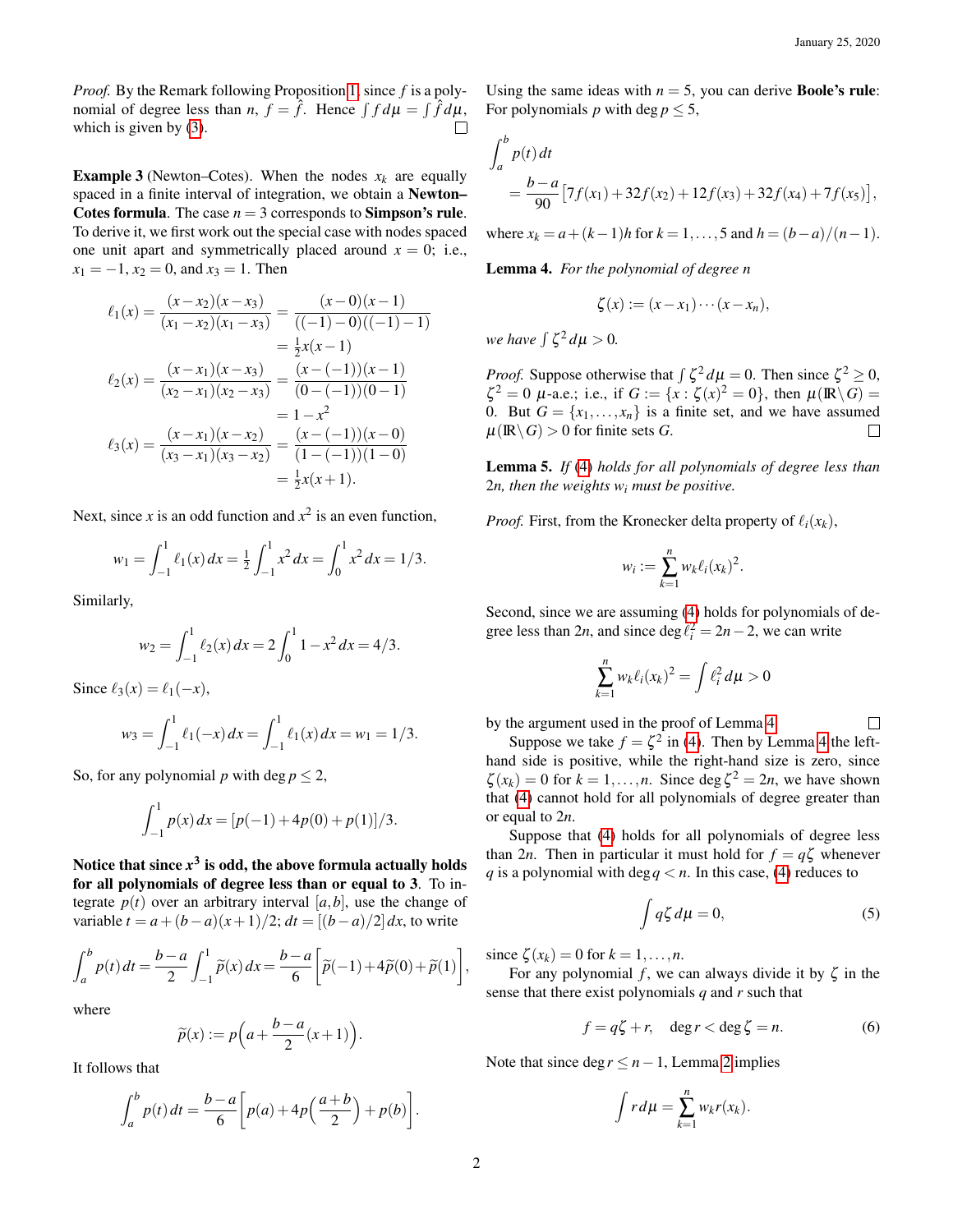Furthermore,

$$
r(x_k) = f(x_k) - q(x_k)\zeta(x_k)
$$
  
=  $f(x_k)$ ,

since  $\zeta(x_k) = 0$ . Hence,

Z

$$
\int r d\mu = \sum_{k=1}^n w_k f(x_k).
$$

We can now write

$$
\int f d\mu = \int (q\zeta + r) d\mu
$$
  
= 
$$
\int q\zeta d\mu + \int r d\mu
$$
  
= 
$$
\int q\zeta d\mu + \sum_{k=1}^{n} w_k f(x_k).
$$

This reduces to [\(4\)](#page-0-4) if the integral on the right is zero; i.e., if [\(5\)](#page-1-1) holds. Now, if deg  $f < 2n$ , then q in [\(6\)](#page-1-2) must satisfy deg  $q < n$ . Hence, if [\(5\)](#page-1-1) holds for all such  $q$ , then [\(4\)](#page-0-4) holds for  $f$ . We thus have the following result.

<span id="page-2-0"></span>Theorem 6. *Equation* [\(4\)](#page-0-4) *holds for all polynomials f with* deg *f* < 2*n if and only if* [\(5\)](#page-1-1) *holds for all polynomials q with* deg*q* < *n. Furthermore,* [\(4\)](#page-0-4) *cannot hold for all polynomials of degree greater than or equal to* 2*n.*

### 4. Orthogonal Polynomials

Examination of [\(5\)](#page-1-1) suggests that for polynomials *p* and *q*, we define their **inner product**<sup>[2](#page-2-2)</sup>

$$
\langle p,q\rangle:=\int pq\,d\mu.
$$

For use below, the **norm** of *p* is  $||p|| := \langle p, p \rangle^{1/2}$ . With our inner-product notation, [\(5\)](#page-1-1) says that  $\zeta$  is orthogonal to the subspace

$$
\mathbb{P}_{n-1} := \text{span}\{1, x, \dots, x^{n-1}\}
$$

of polynomials of degree less than *n*.

Let us apply the Gram–Schmidt procedure to construct polynomials

$$
\varphi_n(x) := x^n - \sum_{k=0}^{n-1} \frac{\langle x^n, \varphi_k \rangle}{\langle \varphi_k, \varphi_k \rangle} \varphi_k(x), \quad n \ge 1,
$$
 (7)

where  $\varphi_0(x) := 1$ . It is easy to check that  $\varphi_n$  is orthogonal to  $\varphi_i$ for  $i = 0, \ldots, n - 1$ . Furthermore, it is easy to see by induction that

$$
span{\varphi_0,\ldots,\varphi_k} = span{1, x, \ldots, x^k} = \mathbb{P}_k, \quad k = 0, 1, \ldots
$$

<span id="page-2-1"></span>In particular, it follows that  $\varphi_n$  is orthogonal to  $\mathbb{P}_{n-1}$  for  $n \geq 1$ .

$$
\langle p,q\rangle:=\int p\,\overline q\,\ d\mu,
$$

where the overbar denotes complex conjugation.

#### **Theorem 7.** *For*  $n \geq 1$ *, the polynomial*  $\varphi_n$  *has n* distinct real *roots.*

*Proof.* Since  $\varphi_n$  and 1 are orthogonal by construction,  $\int \varphi_n d\mu =$ 0. We first show that  $\varphi_n$  has at least one real root. Suppose not. Then  $\varphi_n$  is either always positive or always negative as a consequence of the intermediate value theorem. However, the condition that  $\varphi_n$  be of one sign along with the condition  $\int \varphi_n d\mu = 0$ implies  $\varphi_n(x) = 0$  for  $\mu$ -a.e. *x*, contradicting the earlier assumption that  $\mu(\mathbb{R}) > 0$ . Thus,  $\varphi_n$  has at least one real root. Let  $x_1, \ldots, x_k$  be real roots of  $\varphi_n$ , where  $k < n$ . If we put

$$
p(x) := (x - x_1) \cdots (x - x_k),
$$

then *p* is a polynomial of degree less than *n*, and must therefore be orthogonal to  $\varphi_n$ . However, since the  $x_i$  are roots of  $\varphi_n$ , we can write  $\varphi_n(x) = p(x)q(x)$  for some polynomial q with deg  $q \ge$ 1. Now write

$$
0=\int \varphi_n p d\mu=\int qp^2 d\mu.
$$

If *q* has no real roots, it is of one sign, and so  $qp^2$  is either always nonnegative or always nonpositive. Furthermore, since the above integral is zero, we must then have  $qp^2 = 0$   $\mu$ -a.e.; i.e., if  $G := \{qp^2 = 0\}$ , then  $\mu(\mathbb{R} \setminus G) = 0$ . But this contradicts the earlier assumption that for finite sets *G*,  $\mu(\mathbb{R}\setminus G) > 0$ . We therefore conclude that  $\varphi_n$  cannot have fewer than *n* real roots.

It remains to show that the roots must be distinct. Suppose otherwise that some real root is repeated, say  $x_n = x_{n-1}$ . Then

$$
\varphi_n(x) = (x - x_1) \cdots (x - x_{n-2})(x - x_{n-1})^2.
$$

If we now redefine  $p(x) := (x - x_1) \cdots (x - x_{n-2})$ , then  $\varphi_n(x) =$  $p(x)(x-x_{n-1})^2$ . Hence,

$$
0 < \int p(x)^2 (x - x_{n-2})^2 d\mu(x)
$$
  
= 
$$
\int [p(x)(x - x_{n-2})^2] p(x) d\mu(x)
$$
  
= 
$$
\int \varphi_n(x) p(x) d\mu(x)
$$
  
= 0,

where the last step follows because  $\varphi_n$  is orthogonal to all polynomials of degree less than *n* and deg  $p < n$ .  $\Box$ 

If we denote the roots of  $\varphi_n$  by  $x_1, \ldots, x_n$ , then  $\varphi_n$  is the  $\zeta$ we seek for [\(5\)](#page-1-1) to hold.

**Proposition 8** (Discrete-Orthogonality). *For*  $0 \le i, j \le n$ ,

<span id="page-2-3"></span>
$$
\sum_{k=1}^n w_k \varphi_i(x_k) \varphi_j(x_k) = \langle \varphi_i, \varphi_j \rangle = ||\varphi_i|| ||\varphi_j|| \delta_{ij}, \qquad (8)
$$

*where*  $x_1, \ldots, x_n$  *are the distinct real roots of*  $\varphi_n$ *.* 

*Proof.* The equality on the right is obvious since  $\varphi_i$  and  $\varphi_j$  are orthogonal for  $i \neq j$ . To establish the equality on the left, write

$$
\langle \varphi_i, \varphi_j \rangle = \int \varphi_i \varphi_j d\mu = \sum_{k=1}^n w_k \varphi_i(x_k) \varphi_j(x_k),
$$

where the last equation follows because deg  $\varphi_i \varphi_j < 2n$ .  $\Box$ 

<span id="page-2-2"></span><sup>&</sup>lt;sup>2</sup> We are considering real-valued functions here. In the complex case,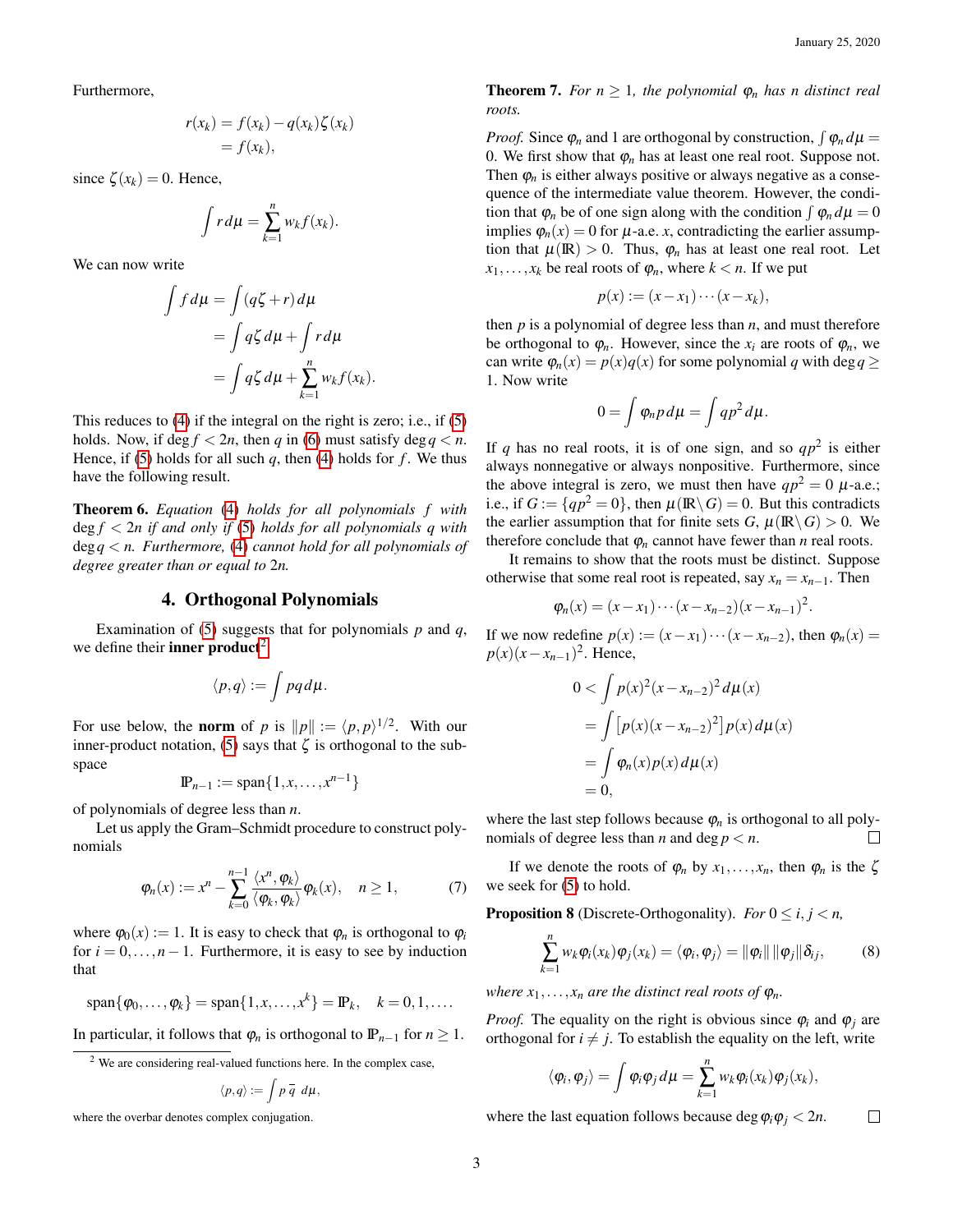**Corollary 9** (Dual Orthogonality). *The weights*  $w_i := \int \ell_i d\mu$ *satisfy*

<span id="page-3-2"></span>
$$
\sum_{k=0}^{n-1} \frac{\varphi_k(x_i)\varphi_k(x_j)}{\|\varphi_k\|^2} = \delta_{ij}/\sqrt{w_iw_j}, \quad 1 \le i, j \le n.
$$
 (9)

*Proof.* (Gautschi [\[2,](#page-6-0) p. 4].) Divide both sides of [\(8\)](#page-2-3) by  $\|\varphi_i\| \|\varphi_j\|$ . The resulting equation can be expressed as the  $n \times n$ matrix equation  $Q'Q = I$ , where  $Q_{kj} := \sqrt{w_k} \phi_j(x_k) / ||\phi_j||$ . Since  $QQ' = I$  as well, we can write

$$
\delta_{kl}=(QQ')_{kl}=\sqrt{w_kw_l}\sum_{j=1}^{n-1}\frac{\varphi_j(x_k)\varphi_j(x_l)}{\|\varphi_j\|^2}.
$$

<span id="page-3-3"></span>Now change *k* to *i*, *j* to *k*, and *l* to *j*.

Theorem 10 (Three-Term Recurrence Relation). *Suppose that*  $\varphi_0, \varphi_1, \ldots$  are orthogonal polynomials with  $\deg \varphi_n = n$  and lead*ing coefficient one. For*  $n \geq 1$  *we have the three-term recurrence* 

$$
\varphi_{n+1}(x) = (x - a_n)\varphi_n(x) - b_n\varphi_{n-1}(x),
$$

*where*

$$
a_n:=\frac{\langle x\varphi_n,\varphi_n\rangle}{\langle \varphi_n,\varphi_n\rangle} \text{ and } b_n:=\frac{\langle \varphi_n,x\varphi_{n-1}\rangle}{\langle \varphi_{n-1},\varphi_{n-1}\rangle}=\frac{\langle \varphi_n,\varphi_n\rangle}{\langle \varphi_{n-1},\varphi_{n-1}\rangle}>0.
$$

*We also have*

$$
\varphi_1(x) = (x - a_0)\varphi_0(x) = x - a_0,
$$

*where*  $a_0 := \langle x\varphi_0, \varphi_0 \rangle / \langle \varphi_0, \varphi_0 \rangle = \int x d\mu / \mu(\mathbb{R}).$ 

*Proof.* First note that the difference polynomial

$$
D(x) := \varphi_{n+1}(x) - x\varphi_n(x)
$$
  
=  $(x^{n+1} + \cdots) - x(x^n + \cdots)$ 

is a polynomial of degree at most *n*. Hence, *D* can be expanded in terms of the orthogonal  $\varphi_0, \ldots, \varphi_n$  as

$$
D = \sum_{k=0}^{n} \frac{\langle D, \varphi_k \rangle}{\langle \varphi_k, \varphi_k \rangle} \varphi_k
$$
  
= 
$$
\sum_{k=0}^{n} \frac{\langle \varphi_{n+1} - x \varphi_n, \varphi_k \rangle}{\langle \varphi_k, \varphi_k \rangle} \varphi_k
$$
  
= 
$$
- \sum_{k=0}^{n} \frac{\langle x \varphi_n, \varphi_k \rangle}{\langle \varphi_k, \varphi_k \rangle} \varphi_k
$$
, by orthogonality,  
= 
$$
- \sum_{k=0}^{n} \frac{\langle \varphi_n, x \varphi_k \rangle}{\langle \varphi_k, \varphi_k \rangle} \varphi_k
$$
  
= 
$$
- \sum_{k=n-1}^{n} \frac{\langle \varphi_n, x \varphi_k \rangle}{\langle \varphi_k, \varphi_k \rangle} \varphi_k
$$
, by orthogonality,

since deg $x\varphi_k(x) < n$  for  $k < n - 1$ . Solving for  $\varphi_{n+1}$  yields the result using the definitions of  $a_n$  and  $b_n$ . The remaining formula for  $b_n$  results by observing that

$$
\langle \pmb{\varphi}_n, x \pmb{\varphi}_{n-1} \rangle - \langle \pmb{\varphi}_n, \pmb{\varphi}_n \rangle = \langle \pmb{\varphi}_n, x \pmb{\varphi}_{n-1} - \pmb{\varphi}_n \rangle = 0
$$

<span id="page-3-0"></span>since  $x\varphi_{n-1}-\varphi_n$  is of degree at most  $n-1$  and therefore orthogonal to  $\varphi_n$ .  $\Box$  **Example 11.** The Chebyshev polynomials  $T_n(x)$  are defined as follows. For  $-1 \le x \le 1$ , put

$$
T_n(x) := \cos(n \cos^{-1}(x)).
$$

It is easy to see that  $T_0(x) = 1$  and  $T_1(x) = x$ . We now show that the  $T<sub>n</sub>$  satisfy the three-term recurrence

<span id="page-3-1"></span>
$$
T_{n+1}(x) = 2xT_n(x) - T_{n-1}(x).
$$
 (10)

Put  $\theta := \cos^{-1}(x)$  so that for  $n \ge 1$ , we can write

$$
T_{n\pm 1}(x) = \cos([n \pm 1]\theta)
$$
  
=  $\cos(n\theta) \cos \theta \mp \sin(n\theta) \sin \theta$   
=  $T_n(x) \cdot x \mp \sin(n\theta) \sin \theta$ .

Hence,

 $\Box$ 

$$
T_{n+1}(x) + T_{n-1}(x) = 2xT_n(x),
$$

and [\(10\)](#page-3-1) follows. Although we originally defined  $T_n(x)$  only for  $-1 \le x \le 1$ , if we start with  $T_0(x) = 1$  and  $T_1(x) = x$  and define *T*<sub>*n*+1</sub>(*x*) by [\(10\)](#page-3-1) for  $n \ge 1$ , then  $T_n(x)$  is a polynomial of degree *n* that is defined for all *x*.

We next show that  $T_n$  has *n* distinct real roots in  $(-1,1)$  that can be found by inspection. Recall that  $cos(\theta) = 0$  when  $\theta$  is an odd multiple of  $\pi/2$ . Put

$$
x_k := \cos\left(\frac{2k-1}{2n}\pi\right), \quad k = 1,\ldots,n,
$$

so that  $n \cos^{-1}(x_k) = (2k-1)\pi/2$ . Then

$$
T_n(x_k) = \cos(n \cos^{-1}(x_k)) = \cos((2k-1)\frac{\pi}{2}) = 0.
$$

Our next task is to show that the  $T_n$  are orthogonal if  $d\mu(x) = \sqrt{\frac{1}{x}}$  $dx/\sqrt{1-x^2}$ . In the integral

$$
\langle T_n, T_m \rangle = \int_{-1}^1 \frac{T_n(x) T_m(x)}{\sqrt{1 - x^2}} dx,
$$

make the change of variable  $x = \cos \theta$ ,  $dx = -\sin \theta d\theta$ . Then

$$
\langle T_n, T_m \rangle = \int_{\pi}^0 \frac{\cos(n\theta)\cos(m\theta)}{\sqrt{1-\cos^2\theta}} (-\sin\theta) d\theta
$$

$$
= \int_0^{\pi} \cos(n\theta)\cos(m\theta) d\theta.
$$

Using the identity

$$
\cos A \cos B = \frac{1}{2} [\cos(A - B) + \cos(A + B)],
$$

it is easy to show that the above integral is zero for  $n \neq m$ .

Although the  $T<sub>n</sub>$  are orthogonal, they do not have leading coefficient one as do the  $\varphi_n(x)$ . By writing out [\(10\)](#page-3-1) for a few values of *n*, it is easy to see that the leading coefficient of  $T<sub>n</sub>$  is 2<sup>*n*−1</sup> for *n* ≥ 1. Hence,  $\varphi_n(x) = T_n(x)/2^{n-1}$ . Dividing [\(10\)](#page-3-1) by  $2^n$ , we find that

$$
\varphi_{n+1}(x) = x \varphi_n(x) - (1/4) \varphi_{n-1}(x), \quad n \ge 2.
$$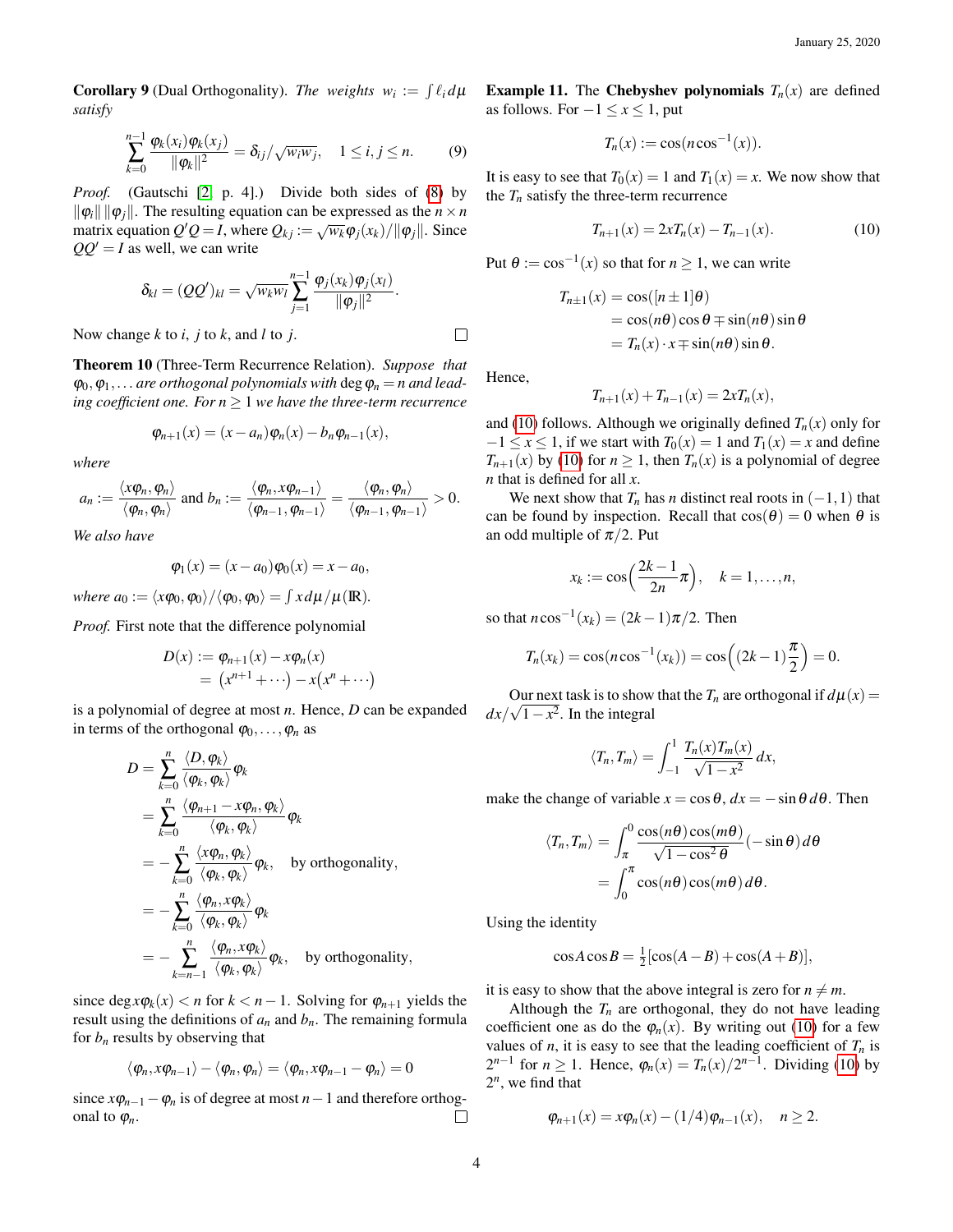Since  $\varphi_1 = T_1$  and  $\varphi_0 = T_0$ , we also have

$$
\varphi_2(x) = x \varphi_1(x) - (1/2) \varphi_0(x).
$$

Hence,  $a_n = 0$  for  $n \ge 1$ , while  $b_1 = 1/2$  and  $b_n = 1/4$  for  $n \ge 2$ .

We now show that the weights are all the same and equal to  $\pi/n$ . First, it is easy to see that for  $n \geq 1$ ,  $||T_n||^2 = \pi/2$ , and hence,  $\|\varphi_n\|^2 = \pi/2^{2n-1}$ . The formula for  $w_i$  then follows from [\(9\)](#page-3-2) with  $j = i$  and some simplification.

We conclude this example by pointing out that the Chebyshev–Gauss nodes  $x_k$  can be generated as a vector (from largest to smallest) with the single MATLAB command  $x = cos([1:2:2*n]*pi/(2*n)).$ 

In general, the nodes and weights cannot be found by inspection. It would seem that unless the  $\varphi_n$  have a special structure, in order to find the nodes  $x_i$  and weights  $w_i$ , we have to find the *n* distinct roots of  $\varphi_n$  to get the  $x_i$  and then compute the  $w_i$  using either the integral definition  $w_i = \int \ell_i d\mu$  or [\(9\)](#page-3-2). However, there is another way.

<span id="page-4-0"></span>**Theorem 12.** The  $w_i$  and  $x_i$  can be obtained from the **eigen***value decomposition of the symmetric, tridiagonal Jacobi matrix* √

$$
J_n := \begin{bmatrix} a_0 & \sqrt{b_1} \\ \sqrt{b_1} & a_1 & \sqrt{b_2} \\ & \sqrt{b_2} & \ddots & \ddots \\ & & \ddots & a_{n-2} & \sqrt{b_{n-1}} \\ & & & \sqrt{b_{n-1}} & a_{n-1} \end{bmatrix},
$$

*where the*  $a_n$  *and*  $b_n$  *are as in the three-term recurrence Theorem* [10](#page-3-3). *If*  $V'J_nV = \Lambda = \text{diag}(\lambda_1,\ldots,\lambda_n)$ *, where*  $V'V = I$  *is the n*  $\times$  *n identity matrix, then*  $x_i = \lambda_i$  *and*  $w_i = \mu(\mathbb{R})v_{i,0}^2$ *, where*  $v_i$ *is the ith column of V and*  $v_{i,0}$  *is the first component of*  $v_i$ *.* 

**Example 13.** The **Hermite polynomials**  $H_n(x)$ , which are defined to have leading coefficient  $2^n$ , result if  $d\mu(x) := e^{-x^2} dx$ . In particular, note that  $\mu(\mathbb{R}) = \sqrt{\pi}$ . Since the leading coeffi-<br>In particular, note that  $\mu(\mathbb{R}) = \sqrt{\pi}$ . Since the leading coefficient of  $H_n$  is  $2^n$ ,  $\varphi_n(x) = H_n(x)/2^n$ . The three-term recurrence for the  $H_n$  is well-known to be

$$
H_{n+1}(x) = 2xH_n(x) - 2nH_{n-1}(x),
$$

where  $H_0(x) = 1$ . Dividing by  $2^{n+1}$  yields

$$
\frac{H_{n+1}(x)}{2^{n+1}} = x \frac{H_n(x)}{2^n} - \frac{n}{2} \frac{H_{n-1}(x)}{2^{n-1}},
$$

or

$$
\varphi_{n+1}(x) = (x-0)\varphi_n(x) - \frac{n}{2}\varphi_{n-1}(x).
$$

Hence,  $a_n = 0$  and  $b_n = n/2$ . The Hermite nodes and weights are easily generated with the following MATLAB function.

```
function [x,w] = hermitequad(n)%
% Generate nodes and weights for
% Hermite-Gauss quadrature.
% Note that x is a column vector
```

```
% and w is a row vector.
\epsilonu = sqrt([1:n-1]/2); % upper diagonal of J
[V, \text{Lambda}] = \text{eig}(\text{diag}(u, 1) + \text{diag}(u, -1));[x, i] = sort(diag(Lambda));Vtop = V(1,:);Vtop = Vtop(i);w = sqrt(pi) * Vtop.^2;
```
**Example 14.** The Laguerre polynomials  $L_n(x)$ , which are defined to have leading coefficient  $(-1)^n/n!$ , result if  $d\mu(x)$  :=  $e^{-x} dx$  for  $x \ge 0$ . In particular, note that  $\mu(\mathbb{R}) = 1$ . Since the leading coefficient of  $L_n$  is  $(-1)^n/n!$ ,  $\varphi_n(x) = L_n(x)n! / (-1)^n$ . The three-term recurrence for the  $L_n$  is well-known to be

$$
(n+1)L_{n+1}(x) = (2n+1-x)L_n(x) - nL_{n-1}(x),
$$

where  $L_0(x) = 1$ . A little algebra shows that

$$
\varphi_{n+1}(x) = (x - [2n+1])\varphi_n(x) - n^2 \varphi_{n-1}(x).
$$

Hence,  $a_n = 2n + 1$  and  $b_n = n^2$ . The Laguerre nodes and weights are easily generated with the following MATLAB function.

```
function [x,w] = \text{laguerrequad}(n)\epsilon% Generate nodes and weights for
% Laguerre-Gauss quadrature.
% Note that x is a column vector
% and w is a row vector.
\epsilona = 2*[0:n-1]+1; % diagonal of J
u = [1:n-1]; % upper diagonal of J
[V, \text{Lambda}] = \text{eig}(\text{diag}(u, 1) + \text{diag}(a) + \text{diag}(u, -1));
[x, i] = sort(diag(Lambda));Vtop = V(1, :);Vtop = Vtop(i);w = Vtop.^2;
```
**Example 15.** The Legendre polynomials  $P_n(x)$ , which are defined to have leading coefficient  $(2n)!/(2^n(n!)^2)$ , result if  $d\mu(x) := dx$  for  $-1 \le x \le 1$ . In particular, note that  $\mu(\mathbb{R}) = 2$ . Since the leading coefficient of  $P_n$  is  $(2n)!/(2^n(n!)^2)$ ,  $\varphi_n(x) =$  $P_n(x)2^n(n!)^2/(2n)!$ . The three-term recurrence for the  $P_n$  is well-known to be

$$
(n+1)P_{n+1}(x) = (2n+1)xP_n(x) - nP_{n-1}(x),
$$

where  $P_0(x) = 1$ . A little algebra shows that

$$
\varphi_{n+1}(x) = (x-0)\varphi_n(x) - \frac{n^2}{4n^2 - 1}\varphi_{n-1}(x).
$$

Hence,  $a_n = 0$  and  $b_n = 1/(4 - n^{-2})$ . The Legendre nodes and weights are easily generated with the following MATLAB function.

```
function [x,w] = \text{legendrequad}(n)%
% Generate nodes and weights for
```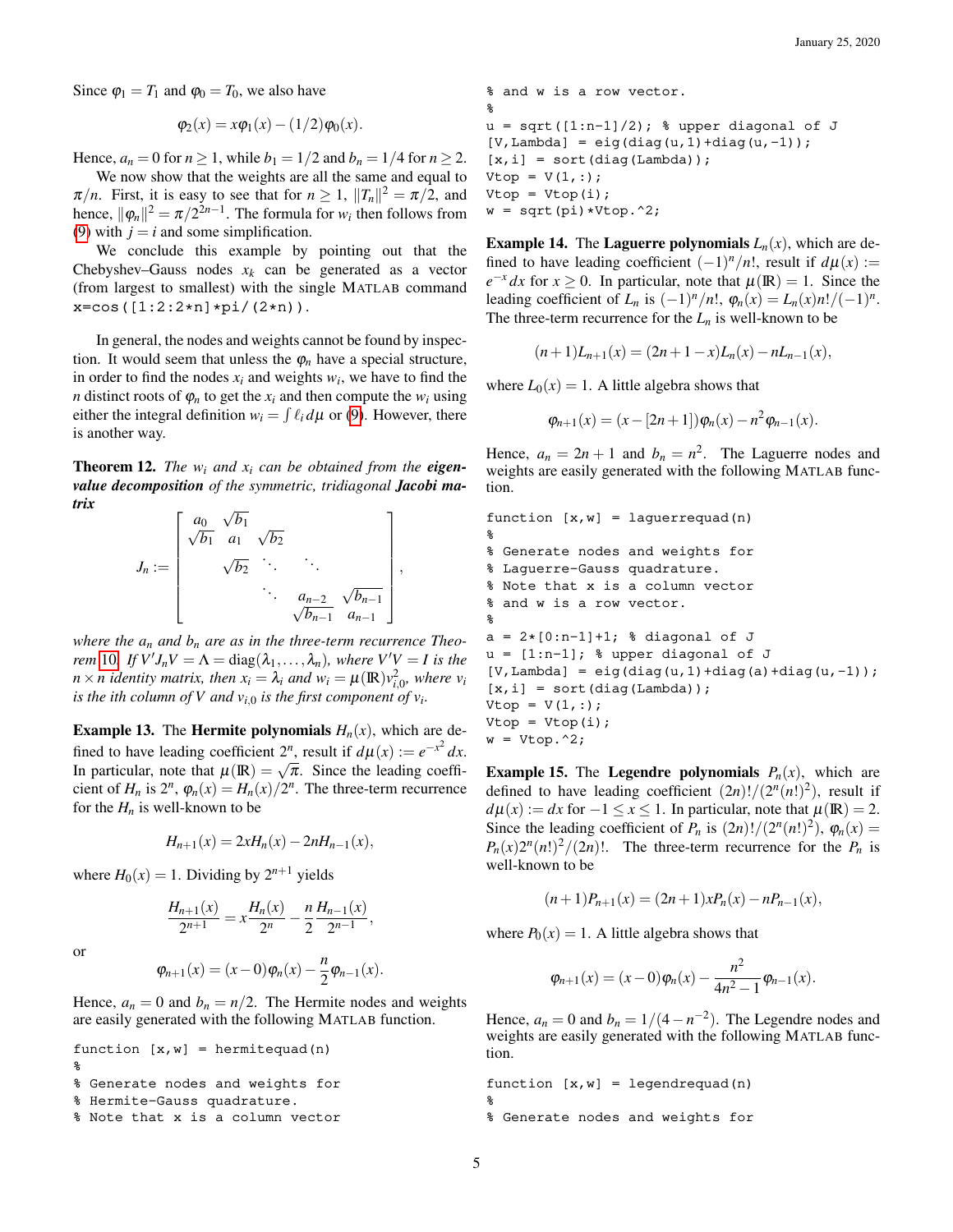```
% Legendre-Gauss quadrature on [-1,1].
% Note that x is a column vector
% and w is a row vector.
%
u = sqrt(1./(4-1./[1:n-1].2)); % upper diag.
[V, \text{Lambda}] = \text{eig}(\text{diag}(u, 1) + \text{diag}(u, -1));[x, i] = sort(diag(Lambda));Vtop = V(1, :);Vtop = Vtop(i);w = 2*Vtop.^2;
```
**Example 16.** The *shifted* Legendre polynomials are  $P_n^*(x)$  :=  $P_n(2x-1)$ . The  $P_n^*$  have leading coefficient  $(2n)!/(n!)^2$ . These polynomials result if  $d\mu(x) := dx$  for  $0 \le x \le 1$ . In particular, note that  $\mu(\mathbb{R}) = 1$ . Since the leading coefficient of  $P_n^*$  is  $(2n)!/(n!)^2$ ,  $\varphi_n(x) = P_n^*(x)(n!)^2/(2n)!$ . The three-term recurrence for the  $P_n^*$  is easily seen to be

$$
(n+1)P_{n+1}^{*}(x) = (2n+1)(2x-1)P_{n}^{*}(x) - nP_{n-1}^{*}(x),
$$

where  $P_0^*(x) = 1$ . A little algebra shows that

$$
\varphi_{n+1}(x) = (x-1/2)\varphi_n(x) - \frac{n^2}{4(4n^2-1)}\varphi_{n-1}(x).
$$

Hence,  $a_n = 1/2$  and  $b_n = 1/(4(4-n^{-2}))$ . The shifted Legendre nodes and weights are easily generated with the following MATLAB function.

```
function [x,w] = \text{legentequad}(01(n))\epsilon% Generate nodes and weights for shifted
% Legendre-Gauss quadrature on [0,1].
% Note that x is a column vector
% and w is a row vector.
%
a = repmat (1/2, 1, n); % main diagonal of J
u = sqrt(1./(4*(4-1./[1:n-1].^2)));
[V, \text{Lambda}] = \text{eig}(\text{diag}(u, 1) + \text{diag}(a) + \text{diag}(u, -1));
[x, i] = sort(diag(Lambda));Vtop = V(1, :);Vtop = Vtop(i);w = Vtop.^2;
```
Remark. By Lemma [5,](#page-1-3) the weights of a Gaussian quadrature must be positive. However, when *n* is large, some weights can numerically evaluate to zero. The following lines can be added to the preceding MATLAB functions to detect this and remove the unusable weights and nodes before returning.

 $i = \text{find}(w>0);$  $w = w(i);$  $x = x(i);$  $nw = length(i);$ if nw < n fprintf('%g zero weights detected.\n',n-nw) end

The parameter nw can be added to the list of variables returned to the calling program so it can check if nw is less than n.

Theorem 17. *The weights and nodes of the Chebyshev, Legendre, and Hermite quadrature rules exhibit symmetry and antisymmetry, respectively.*

*Proof.* If one computes the first few orthogonal polynomials mentioned, one quickly sees that the even powers are even functions and the odd powers are odd functions. Hence, their roots have the property that if *x* is a root, then so is  $-x$ .

Using the antisymmetry of the nodes, we can show that the weights are symmetric using [\(2\)](#page-0-6). For example, for  $n = 6$ , we can use the fact that  $x_4 = -x_3$ ,  $x_5 = -x_2$ , and  $x_6 = -x_1$  to write

$$
\ell_2(x) = \frac{(x-x_1)(x-x_3)(x-x_4)(x-x_5)(x-x_6)}{(x_2-x_1)(x_2-x_3)(x_2-x_4)(x_2-x_5)(x_2-x_6)}
$$
  
= 
$$
\frac{(x^2-x_1^2)(x^2-x_3^2)}{(x_2^2-x_1^2)(x_2^2-x_3^2)} \cdot \frac{1}{2x_2} \cdot (x_2+x).
$$

Similarly,

$$
\ell_5(x) = \frac{(x-x_1)(x-x_2)(x-x_3)(x-x_4)(x-x_6)}{(x_5-x_1)(x_5-x_2)(x_5-x_3)(x_5-x_4)(x_5-x_6)}
$$
  
= 
$$
\frac{(x^2-x_1^2)(x^2-x_3^2)}{(x_2^2-x_1^2)(x_2^2-x_3^2)} \cdot \frac{1}{2x_2} \cdot (x_2-x_1).
$$

Since  $\ell_5(-x) = \ell_2(x)$  and since the weight functions for  $d\mu$  are even, we see from [\(2\)](#page-0-6) that  $w_5 = w_2$ .  $\Box$ 

*Proof of Theorem [12.](#page-4-0)* The first step is to rewrite the three-term recurrence

$$
\varphi_k(x) = (x - a_{k-1})\varphi_{k-1}(x) - b_{k-1}\varphi_{k-2}(x)
$$

in terms of the orthonormal polynomials  $\psi_k := \varphi_k / ||\varphi_k||$ . This leads to

$$
\|\varphi_k\|\psi_k(x)=(x-a_{k-1})\|\varphi_{k-1}\|\psi_{k-1}(x)-b_{k-1}\|\varphi_{k-2}\|\psi_{k-2}(x).
$$

Divide this equation by  $\|\varphi_{k-1}\|$  and use the fact that  $\sqrt{b_k} =$  $\|\varphi_k\|/\|\varphi_{k-1}\|$  to obtain

$$
\sqrt{b_k}\psi_k(x) = (x - a_{k-1})\psi_{k-1}(x) - \sqrt{b_{k-1}}\psi_{k-2}(x).
$$

Rearrange this as

$$
x\psi_{k-1}(x) = \sqrt{b_k}\psi_k(x) + a_{k-1}\psi_{k-1}(x) + \sqrt{b_{k-1}}\psi_{k-2}(x).
$$

If we write out this formula for  $k = 1, \ldots, n$ , we get a system of *n* linear equations. To express this in matrix-vector notation, put

$$
\Psi(x):=[\psi_0(x),\ldots,\psi_{n-1}(x)]'.
$$

Then the system of linear equations can be written as

$$
x\Psi(x) = J_n\Psi(x) + \begin{bmatrix} 0 \\ \vdots \\ 0 \\ \sqrt{b_n}\Psi_n(x) \end{bmatrix}
$$

.